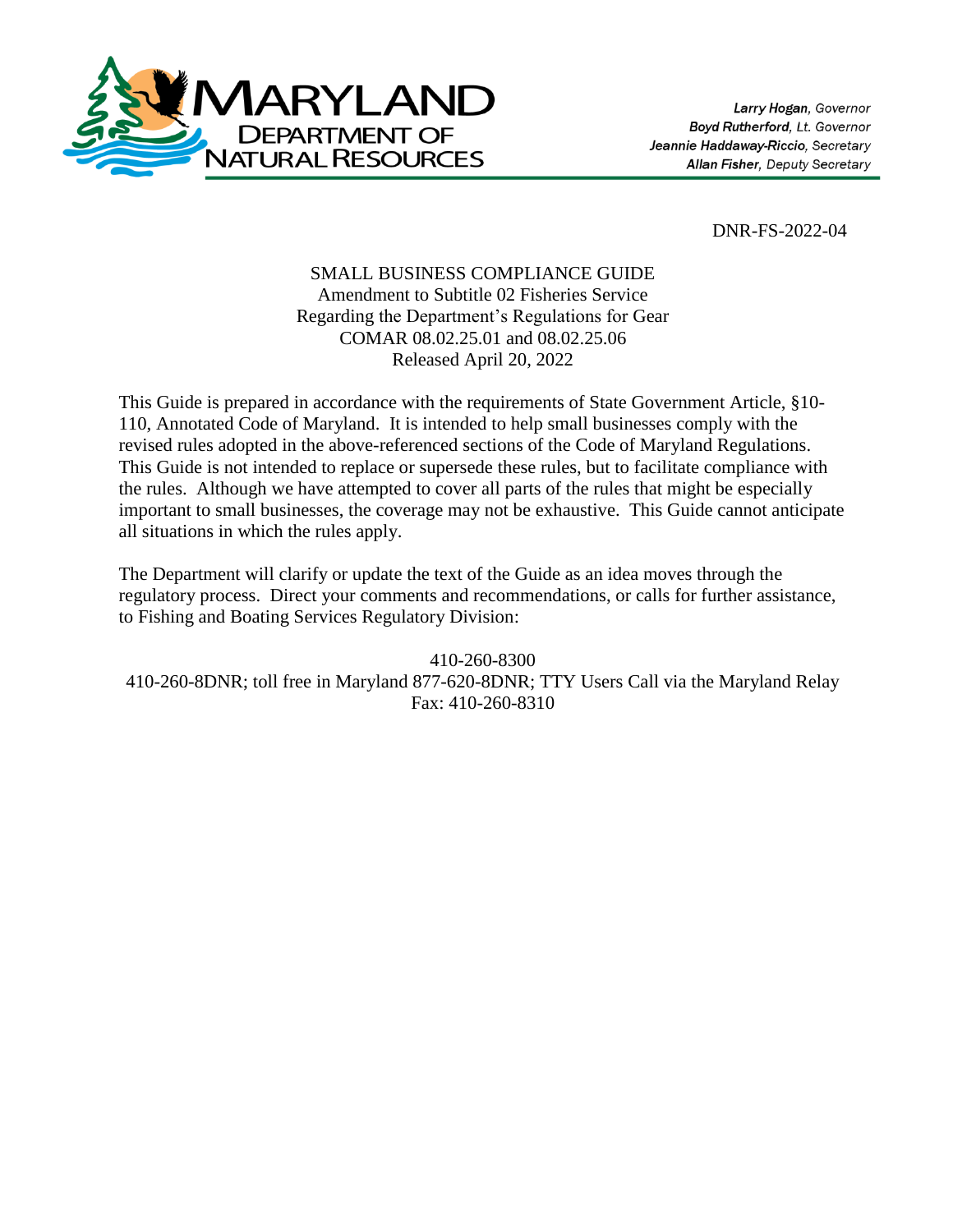# **I. SUMMARY & FAQs**

### **What is being considered?**

The department is considering adopting a definition for "shortline", a specific type of finfish trotline gear used to harvest sharks. The department recently discovered that while shortlines are listed as an allowable gear in its shark regulations (COMAR 08.02.22.03), and finfish trotlines are defined and have specific rules (COMAR 08.02.25.01 and 08.02.25.06), the rules for finfish trotlines do not match the rules for shortlines required by the ASMFC Interstate Fishery Management Plan for Atlantic Coastal Sharks (2008).

The department would like to clarify that a shortline is a different type of finfish trotline and may only be used to harvest sharks in the Atlantic Ocean. The ASMFC Interstate Fishery Management Plan for Atlantic Coastal Sharks (2008) defines a shortline as being less than 500 yards (1,500 feet) in length and having 50 or fewer hooks. Additionally, the plan allows for a maximum of two shortlines per vessel. The department is also considering clarifying that sharks cannot be kept on a finfish trotline that does not meet the ASMFC Interstate Fishery Management Plan for Atlantic Coastal Sharks criteria of a shortline or follow the established bycatch reduction measures. Shortlines would be limited to the Atlantic Ocean unless used under the terms of a scientific collection permit. Limiting the use of shortlines to the Atlantic Ocean will avoid bycatch with protected/prohibited species and undersized sharks as well as gear conflicts in the coastal bays.

#### **Why is this change necessary?**

The change is necessary to clarify that a shortline is a different type of finfish trotline and there are requirements that must be met in order to retain sharks. The clarification will also make it easier for a user to comply with the ASMFC Interstate Fishery Management Plan for Atlantic Coastal Sharks (2008).

#### **Who will this affect?**

The proposed regulation would affect individuals who commercially harvest sharks with shortlines.

#### **Has this change been discussed with advisory commissions?**

This idea was scoped with the Sport Fisheries Advisory Commission and Tidal Fisheries Advisory Commission at their April 2022 meetings. Commissioners recommended moving forward with scoping.

#### **What is the specific regulatory action?**

Amend Regulations .01 and .06 under COMAR 08.02.25 Gear.

## **II. RECORDKEEPING AND REPORTING REQUIREMENTS**

This action would not create any new recordkeeping or reporting requirements.